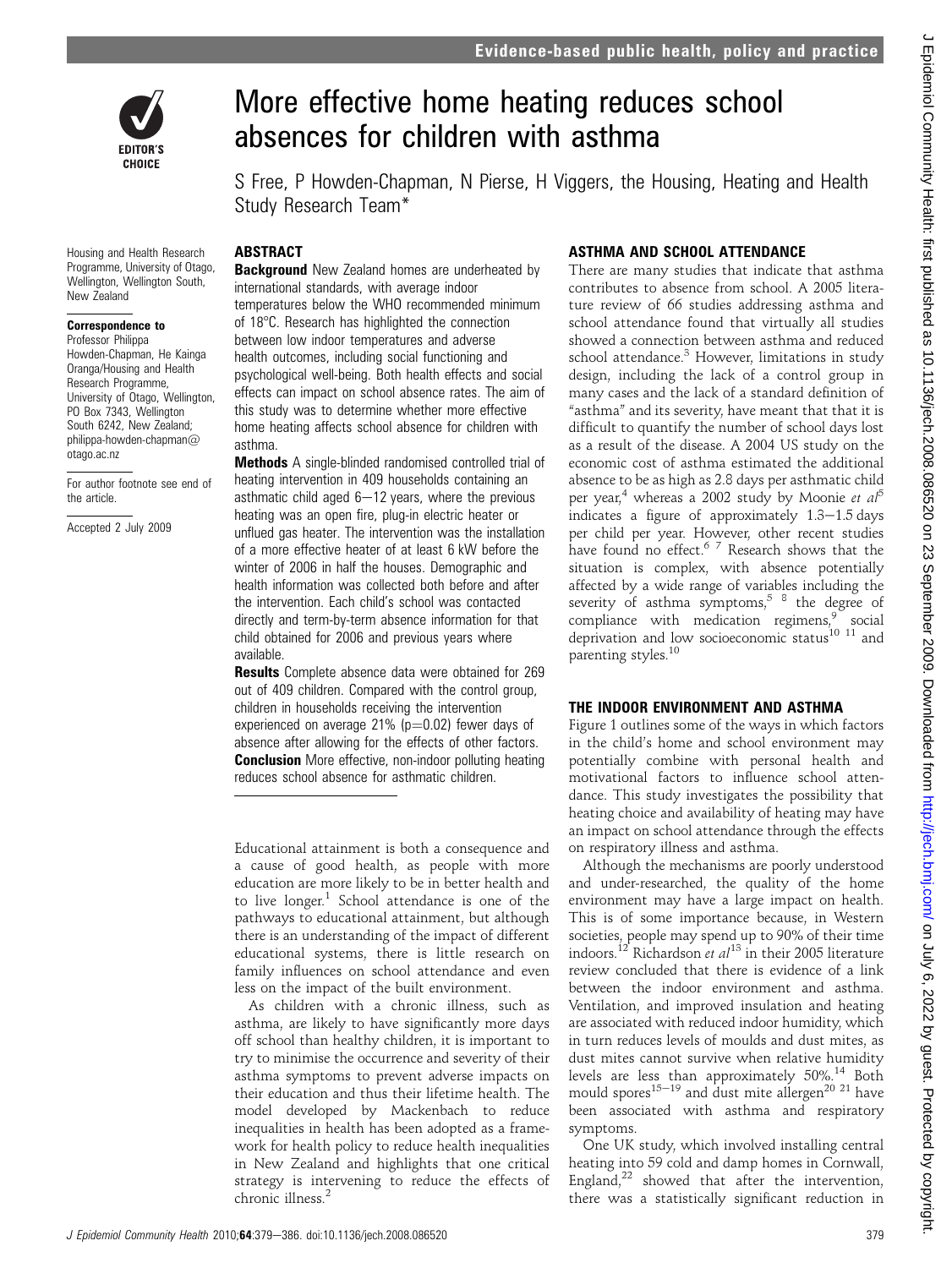**Figure 1** The impact of home heating and other factors on school attendance.



measured respiratory symptoms for the 72 asthmatic children participating in the study. This was particularly evident for selfreported night coughing, which was reduced from a score of 3 (most nights) to 1 (one or several nights) measured over a month (p<0.001). Night coughing has previously been found to be associated with loss of sleep and subsequent absence from school.<sup>23</sup> In the Cornwall study, self-reported school absences for asthma were significantly reduced to 2.1 days per 100 compared with 9.3 days per 100 before the intervention  $(p<0.01)$ . The results are interesting; however, the lack of a control group and the use of self-reported data meant that effects of seasonality, age and recall bias could not be accounted for.

#### LOW INDOOR TEMPERATURES AND HEALTH

New Zealand homes tend to be poorly insulated and are cold by international standards.<sup>24</sup> <sup>25</sup> Only 5% of New Zealand homes have central heating,<sup>26</sup> and up to 2% of New Zealand homes use no heating at all.

Low temperatures in New Zealand homes may contribute to the excess winter mortality that is evident in both young children <5 years old and older people >80 years old in New Zealand.  $27$  For New Zealand children  $\lt 5$  years old, mortality associated with respiratory disease was estimated to be almost 2.5 times higher in winter than expected. $27$ 

Excess winter morbidity is harder to measure than mortality, but there is evidence that it follows a similar pattern. New Zealand hospitalisation data show an excess of hospital admissions in winter for the older people and children  $<\!5$  years old.  $^{28}$ There is also an excess of hospital admissions in winter for those living in highly socioeconomically deprived areas and for those living in certain types of housing such as prewar bungalow housing and villas, even after controlling for confounders such as income, age and ethnicity.<sup>11</sup>

Low temperatures may also adversely affect social functioning within the home, with a cold house identified as contributing to depression, limiting mobility and the usable space within the home and contributing to social isolation.<sup>29</sup> A New Zealand study, in which social housing was upgraded to address issues of general maintenance, overcrowding, and lack of insulation and heating, found that participants reported spending more quality

time together in the home and being more confident and relaxed with visitors. Some families also reported positive changes in the area of their children's education and play, and increased enthusiasm for attending school. <sup>30</sup>

A large number of households in New Zealand (approximately 28%) use unflued liquefied petroleum gas heaters, although these may not always be the only form of heating. Apart from particulates and other combustion products, these heaters release approximately 1.6 kg of water for every kilogram of liquefied petroleum gas used, which contributes to condensation and the growth of fungi and mould. Unflued gas heaters also cause elevated levels of nitrogen dioxide  $(NO<sub>2</sub>)$  in the indoor environment.<sup>31</sup> More than one meta-analysis has found a significant association between  $NO<sub>2</sub>$  levels and exacerbation of bronchial hyper-responsiveness and asthma symptoms.<sup>32 33</sup>

### EDUCATION AND SCHOOL ABSENCE IN NEW ZEALAND

New Zealand's education system compares favourably with other countries in the Organisation for Economic Co-operation and Development. The 2006 Programme for International Student Assessment Report, which surveyed the academic performance of 15-year olds from 57 countries, found that compared to New Zealand, only two other countries performed significantly better in scientific competencies, only three in reading literacy and only five in mathematical literacy.<sup>34</sup>

Nevertheless, school absenteeism is increasing in New Zealand, as shown by the nationwide school attendance survey, which was carried out by the Ministry of Education the week of 21-25 August 2006.<sup>35</sup> The overall absence rate for all students was 11.5% of student-days in 2006, compared to 10.9% in 2004 and 8.7% in 2002.<sup>36</sup> The rise in absences has largely been the result of an increase in truancy rates, which rose from an average of 2.7% in 2002 to 3.4% in 2004 and 4.1% in 2006.<sup>35</sup>

New Zealand schools are each assigned a decile ranking (a measure of the socioeconomic status of the community from which the student population is drawn), with decile 1 being the lowest and decile 10 the highest. Absence increases as decile ranking decreases, with an average absence rate of 13.1% of student-days for decile 1 schools compared with 8.9% for decile 10 schools. This was largely due to the difference in truancy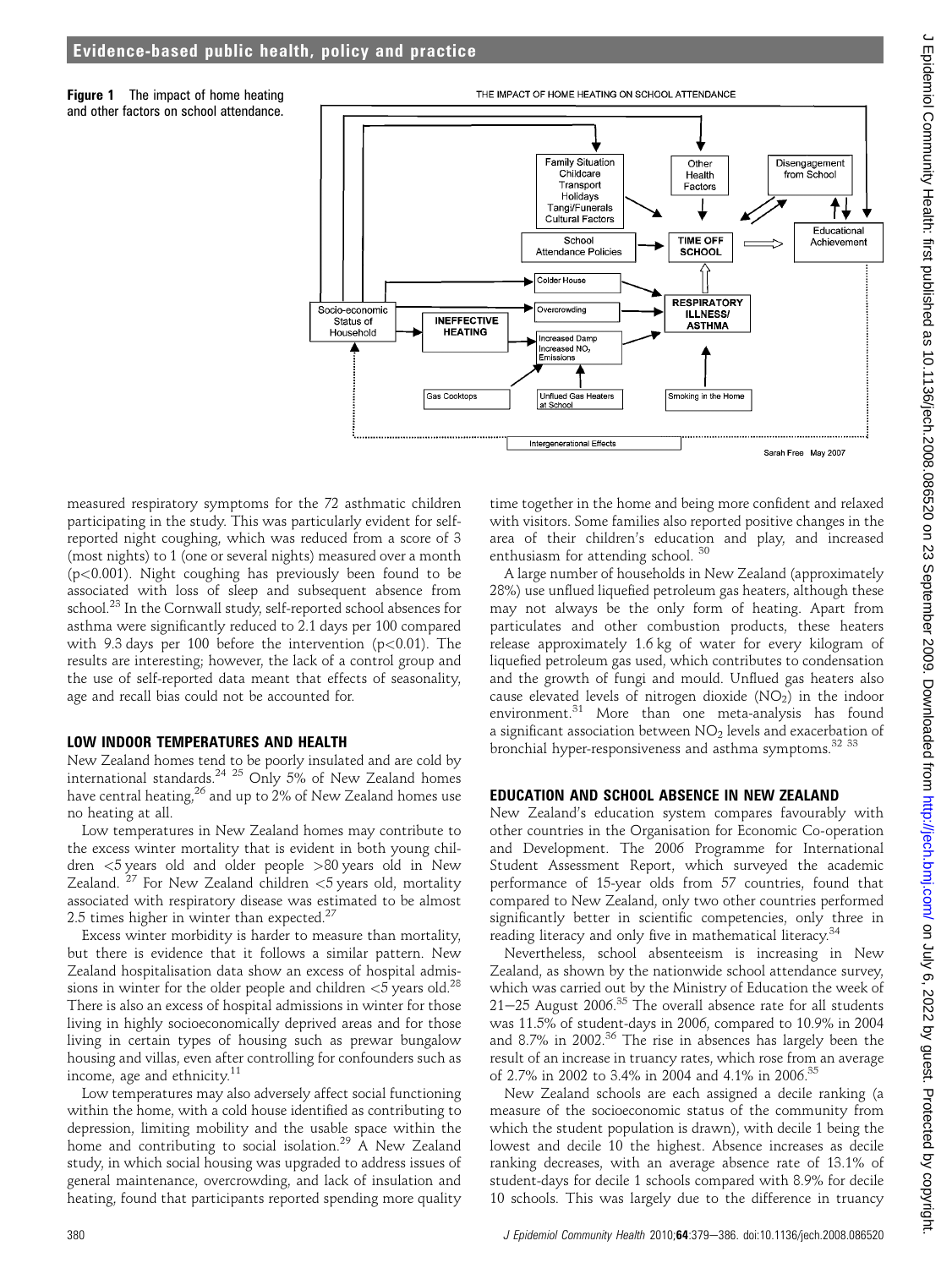rates, which were 6.3% of student-days for decile 1 schools compared with 1.8% for decile 10 schools.<sup>35</sup>

Absence tends to increase as the average age of students increases. This is in large part due to the sharp rise in truancy from about age 12. There are also variations in absence rates by ethnicity and sex. Girls had slightly higher rates of both explained absences and truancy at all ages, a finding that is well supported by other international studies. $37-39$ 

Although most schools do not employ a dedicated school nurse, teaching staff are aware of which students have asthma. Students with doctor-diagnosed asthma will normally have a management plan for their asthma, which will include the use of inhalers as required. Societies such as Asthma NZ run educational programmes for staff and students and supply emergency medication packs to schools.

#### STUDY METHODS

The full methods of this study, with an outline of the health effects found, have been published elsewhere.<sup>40</sup> Briefly, the study was carried out in five communities: Porirua, the Hutt Valley, Christchurch, Dunedin and Bluff. The inclusion criteria were a household where there was a child aged between 6 and 12 years, with doctor-diagnosed asthma, who had asthma symptoms and had used asthma medication in the previous 12 months. Further inclusion criteria were that the main form of household heating had to be a plug-in electric heater, open fire or unflued gas heater; the child had to be sleeping in the house at least four nights of the week, and the family had to intend to remain in the same home until November 2006. Households were recruited mainly though primary healthcare organisations that worked in the asthma field, although some were also recruited from advertisements in local newspapers and radio.

The heater installations for the intervention group were carried out in the autumn of 2006, before winter. The control group had their heaters installed from October 2006, once all the study data had been collected. Households were allowed to choose their preferred new heater option (heat pump, wood pellet burner or flued gas heater). Each household was randomised individually to the intervention or control group by an independent statistician, with two stratification limitations; that the number of households in both groups was the same by both region and preferred new heater type. This was done for practical considerations to ensure that each regional contractor installing the heaters had a similar ratio of heaters to install before and after the intervention. This also helped us control for the effects of children being in different cities, although regional variations in climate in New Zealand are generally small.

Each child's school was contacted by telephone and followed up by email or letter. Permission forms, previously signed by the child and parent, were either posted or faxed if requested. In all cases, a customised form for the absence data was sent, headed with the school name and containing the relevant children's names. Term-by-term absence data going back to 2004 were initially requested to have detailed information about previous absence patterns. However, after feedback from schools as the study progressed, we asked for only a term-by term breakdown of absence data for 2006, with some extra historical data if possible. This absence information for 2006 was critical because it allowed us to separate out the term 1 summer absence patterns (when the heaters had either not been installed or were unlikely to be in use) from the terms 2 and 3 winter absence patterns (after the installation, when the heaters were likely to have an effect). A child was only considered to have complete absence data if we had this term-by-term breakdown for 2006.

The information provided by schools generally only specified days absent, without giving a reason. In a very few cases, where the school indicated a reason for an exceptionally long absence not due to illness, the absence data were adjusted accordingly. Absence data were entered into an Excel spreadsheet as received and the form from the school filed alphabetically in a secure location. Data were analysed using generalised linear models, which included the most important confounders and the quasi-Poisson link function. Poisson models have been used in previous studies of school absenteeism.<sup>38</sup> The appropriateness of the models was assessed by examination of the null and residual deviances and the dispersion factor. The statistical programme R V.2.4.1 (www.r-project.org) was used for all analyses.

#### RESULTS

The heating intervention resulted in significant improvements in objective measurements of temperature and indoor pollutants. After the intervention, the average living room temperature of the intervention households was 17.07°C compared with 15.97°C for the control group households, a difference of  $1.10^{\circ}$ C  $(p<0.001)$ . Similarly, the average bedroom temperature of the intervention households was  $14.84^{\circ}$ C compared with  $14.26^{\circ}$ C for the control group households, a difference of  $0.57^{\circ}$ C ( $p$ <0.03). The geometric mean  $NO<sub>2</sub>$  levels in the living rooms of intervention households was  $8.5 \mu g/m^3$  compared with 15.75  $\mu$ g/m<sup>3</sup> in the control households (p<0.001). Similarly, the geometric mean  $NO<sub>2</sub>$  levels in the bedrooms of intervention households was  $7.3 \mu g/m^3$ compared with  $10.9 \mu g/m^3$  in the control households (p<0.001).

Figure 2 shows the flow diagram for the study. As shown, 349 (85%) of 409 households successfully completed the study. There was some further loss to follow-up in obtaining school absence data, with complete absence data obtained for children in 269 (66%) households.

Table 1 compares the children who have complete absence data to children who have incomplete (or no) data. The differences in the two groups were tested by using a two-sample test for equality of proportions with continuity correction. There were no statistically significant differences at baseline in age, sex, the type of school attended, the use of gas appliances or smoking inside the home between these two groups. However, significant regional differences reflect the fact that much of the data for Hutt Valley schools was collected before the importance of having term-by-term data was fully realised. In addition, personal visits to facilitate data collection were made to schools in Lower Hutt, Porirua and Christchurch; however, for financial reasons, this was not possible for schools in Dunedin and Bluff. A significant variation in the amount of complete data collected for Maori and Pacific island children may be related to regional variations or to the fact that Maori children tend to have more frequent changes of residence.<sup>41</sup>

Table 2 looks at the differences in possible confounders for children with complete data in the intervention group versus the control group. There are no significant differences in any variable except household income, where it appears that households in the control group were more likely  $(p=0.04)$  to be have a low income and less likely to have a medium income  $(p=0.04)$ . There was no difference in the numbers of high income or unknown income. We have controlled for income in our analysis.

Figure 3 shows the number of days absent in terms 2 and 3 (100 school days) for children in the intervention and control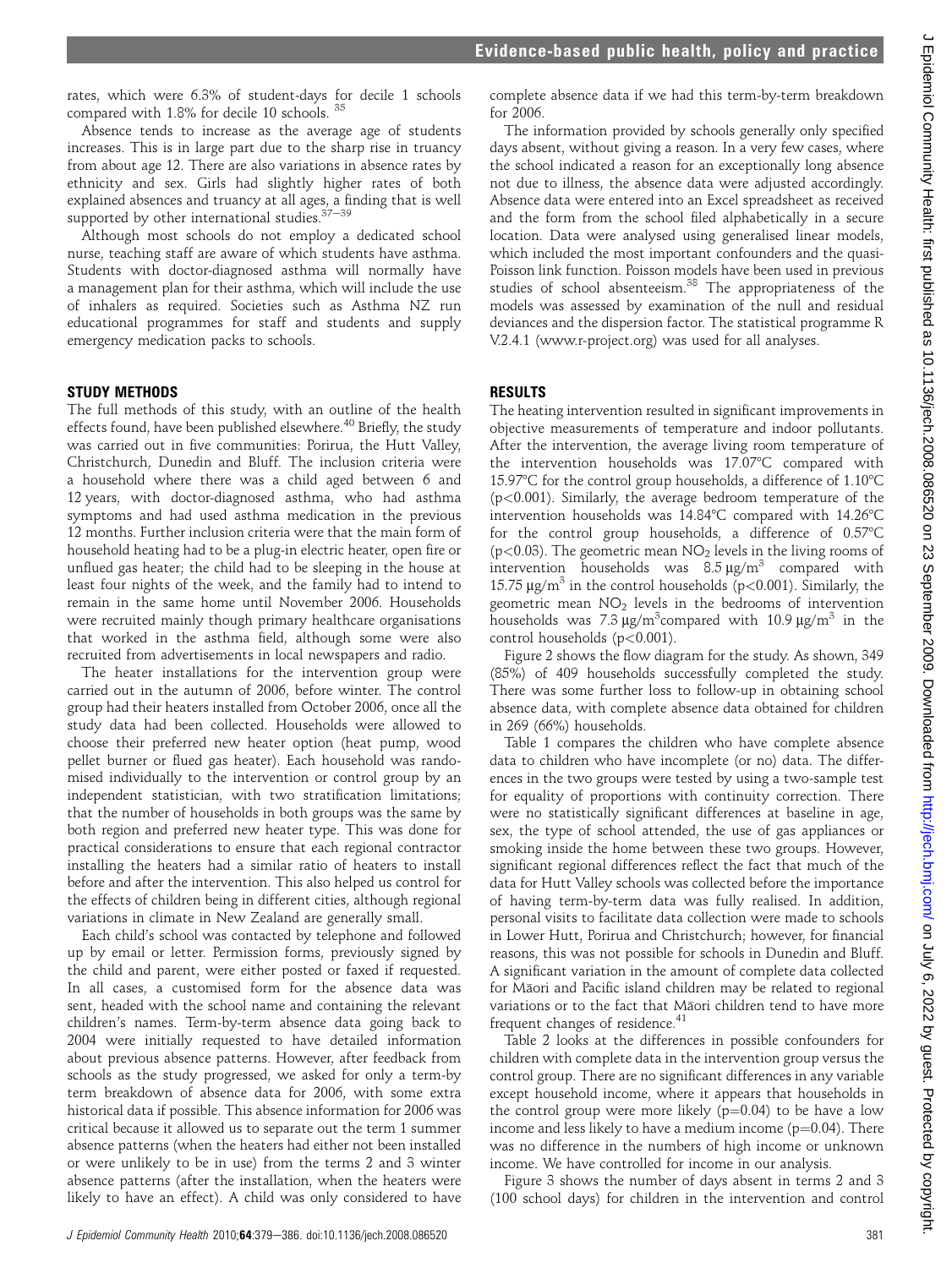

## Evidence-based public health, policy and practice

## **Figure 2** Study flow diagram.

Households Assessed for Eligibility 2005 (n= 899)



groups after the intervention. In the control group, the average absence was 9.6 days. The median absence was 7.5 days, with a maximum absence of 62 days, minimum of zero days, and upper and lower quartiles of 14.0 and 3.0 days, respectively. In comparison, in the intervention group, the average days absent was 7.6 days. The median absence was 7.0 days, with a maximum absence of 42 days, minimum of zero days, and upper and lower quartiles of 10.5 and 2.75 days, respectively.

Table 3 shows the results from an analysis of covariance (ANCOVA). Children in the intervention group had a statistically significant reduction in the number of days absent (effect ratio 0.79, confidence interval (CI) 0.66 to 0.96). Children of Pacific Island ethnicity (effect ratio 1.24, CI 1.00 to 1.55), children from low-income households (effect ratio 1.39, CI 1.12 to 1.72) and children from households were there was smoking inside (effect ratio 1.29, CI 1.04 to 1.59) had significantly more days off school. There was no significant difference for children of Maori ethnicity, or by sex, parental history of asthma, or type of school.

The analysis was repeated for a substantial subset of children (57%) living in households where the previous main form of heating had been a portable unflued gas heater. In this subset, children in the intervention group had a significant reduction

(effect ratio 0.72, CI 0.55 to 0.93) in days absent compared to the control group.

In addition to absence data for the children with asthma, complete absence data were also collected for 194 siblings, 54% of whom did not have asthma. The average winter absence for siblings in the intervention group was 6.7 days compared with 7.4 days for siblings in the control group, an improvement of 1.3 days. Table 4 shows the ANCOVA using the same factors as above, plus controlling for the presence of asthma. Although we found reduced school absence for siblings in the intervention group, the result did not quite reach statistical significance  $(p=0.09)$ . We did not include siblings in the main study results to avoid household clustering effects.

## **DISCUSSION**

The results reported on in this paper show that more effective heating in homes, previously reliant on unflued gas heating, open fires or low-kilowatt electric heaters, can reduce winter school absence for asthmatic children by an average of 21%, or approximately 1.9 days over the middle two (winter) school terms. This represents a large amount of potentially preventable school absence, when taken over the entire New Zealand population of asthmatic children living in households currently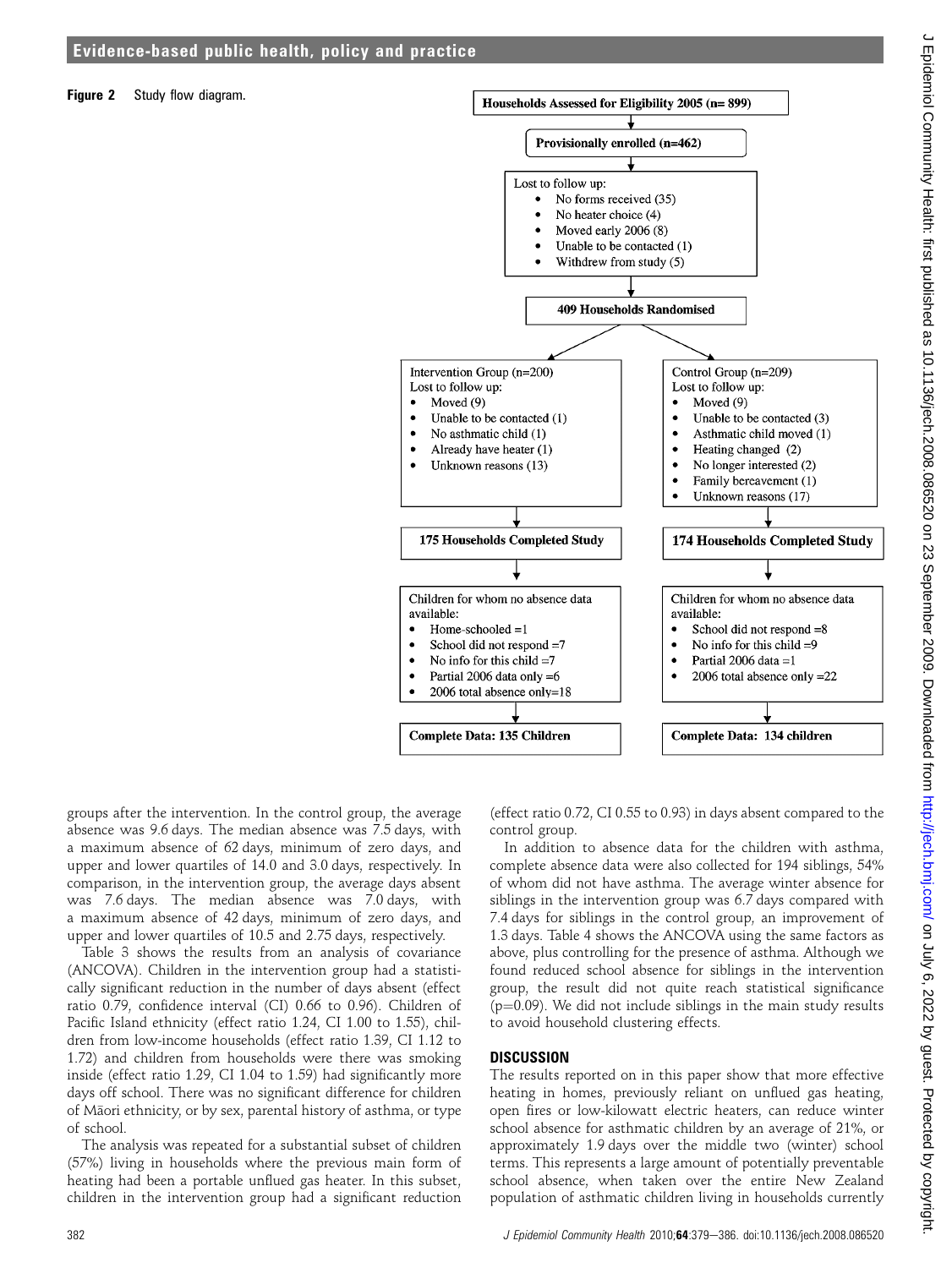|  |  | Table 1 Children with complete versus incomplete data |  |  |
|--|--|-------------------------------------------------------|--|--|
|--|--|-------------------------------------------------------|--|--|

|                       | $(n=269)$ | <b>Complete data</b> | Incomplete<br>(or no) data<br>$(n = 80)$ |                | <b>Significance</b><br>of difference |
|-----------------------|-----------|----------------------|------------------------------------------|----------------|--------------------------------------|
| Sex (male)            | 59%       | 160                  | 53%                                      | 42             | 0.62                                 |
| Parental asthma       | 56%       | 151                  | 45%                                      | 36             | 0.10                                 |
| Ethnicity             |           |                      |                                          |                |                                      |
| Maori                 | 32%       | 87                   | 49%                                      | 39             | 0.01                                 |
| Pacific Island        | 22%       | 58                   | 9%                                       | $\overline{1}$ | 0.01                                 |
| NZ European           | 67%       | 180                  | 58%                                      | 47             | 0.22                                 |
| <b>Other</b>          | 9.3%      | 25                   | 59%                                      | 5              | 0.53                                 |
| Region                |           |                      |                                          |                |                                      |
| Porirua               | 27%       | 72                   | 8%                                       | 6              | 0.0005                               |
| <b>Hutt Vallev</b>    | 24%       | 65                   | 56%                                      | 45             | < 0.0001                             |
| Christchurch          | 33%       | 89                   | 5%                                       | 4              | < 0.0001                             |
| Dunedin/Bluff         | 16%       | 43                   | 31%                                      | 25             | 0.004                                |
| School                |           |                      |                                          |                |                                      |
| Contributing          | 32%       | 85                   | 35%                                      | 28             | 0.66                                 |
| Full primary          | 32%       | 87                   | 43%                                      | 34             | 0.12                                 |
| Intermediate          | 20%       | 53                   | 14%                                      | 11             | 0.30                                 |
| Secondary             | 16%       | 44                   | 9%                                       | $\overline{1}$ | 0.13                                 |
| Income                |           |                      |                                          |                |                                      |
| $<$ \$38 000          | 38%       | 102                  | 39%                                      | 31             | 0.98                                 |
| $$38000-$<br>\$60 000 | 27%       | 72                   | 19%                                      | 15             | 0.19                                 |
| $>$ \$60 000          | 17%       | 46                   | 25%                                      | 20             | 0.16                                 |
| Not specified         | 18%       | 49                   | 18%                                      | 14             | 0.98                                 |
| Smoking inside        | 21%       | 57                   | 21%                                      | 17             | 0.89                                 |

using these forms of heating. Data from the 2006 NZ Census showed that there were approximately 592 000 children aged 5-14 years. Of these children, approximately one in four, or 148 000 children, will experience symptoms of asthma.

Data from the 2006 Census also showed that around 30% of New Zealand households are using either unflued heaters or no

**Table 2** Children with complete data—intervention versus control group

|                       | <b>Intervention</b><br>group<br>$(n=135)$ |    | Control<br>group<br>$(n=134)$ | Significance<br>of difference |      |
|-----------------------|-------------------------------------------|----|-------------------------------|-------------------------------|------|
| Sex (male)            | 56%                                       | 75 | 63%                           | 85                            | 0.23 |
| Parental asthma       | 56%                                       | 75 | 57%                           | 76                            | 0.95 |
| Ethnicity             |                                           |    |                               |                               |      |
| Māori                 | 31%                                       | 42 | 34%                           | 45                            | 0.60 |
| Pacific Island        | 24%                                       | 33 | 19%                           | 25                            | 0.31 |
| NZ European           | 64%                                       | 86 | 70%                           | 94                            | 0.32 |
| <b>Other</b>          | 11%                                       | 15 | 7.5%                          | 10                            | 0.41 |
| Region                |                                           |    |                               |                               |      |
| Porirua               | 25%                                       | 34 | 28%                           | 38                            | 0.65 |
| <b>Hutt Valley</b>    | 28%                                       | 38 | 20%                           | 27                            | 0.16 |
| Christchurch          | 33%                                       | 45 | 33%                           | 44                            | 0.97 |
| Dunedin/Bluff         | 13%                                       | 18 | 19%                           | 25                            | 0.31 |
| School                |                                           |    |                               |                               |      |
| Contributing          | 34%                                       | 46 | 29%                           | 39                            | 0.46 |
| Full primary          | 32%                                       | 43 | 33%                           | 44                            | 0.97 |
| Intermediate          | 20%                                       | 27 | 19%                           | 26                            | 0.98 |
| Secondary             | 14%                                       | 19 | 19%                           | 25                            | 0.39 |
| Income                |                                           |    |                               |                               |      |
| $<$ \$38 000          | 44%                                       | 60 | 31%                           | 42                            | 0.04 |
| \$38 000-<br>\$60 000 | 21%                                       | 28 | 33%                           | 44                            | 0.04 |
| $>$ \$60 000          | 16%                                       | 22 | 18%                           | 24                            | 0.48 |
| Not specified         | 19%                                       | 25 | 18%                           | 24                            | 0.98 |
| Smoking inside        | 21%                                       | 28 | 22%                           | 29                            | 0.97 |

Days Absent from school during winter 2006



Figure 3 Days absent from school during winter 2006.

heating. Assuming that the 148 000 asthmatic children referred to are proportionately distributed in these households would mean that up to 44 400 children are living with suboptimal heating. Using an average figure of 1.9 days of potentially preventable absence for each asthmatic child gives a total of approximately 84 000 potentially preventable days of school absence each winter.

These figures almost certainly under-represent the true situation, as the effect on siblings has not been accounted for nor have the figures included those living in households using inadequate electric heating. The analysis also ignores the days lost for the approximately  $300\,000$  children aged  $15-19$ , some of whom would still be at school. Even more importantly however, this simple analysis overlooks the income, housing and other social disparities that exist, as low-income households, who struggle most to afford power, are also likely to be the ones with the most children. Lower-income households are also less likely to provide private study spaces and material resources such as computers and study materials to support a child's learning, <sup>42 43</sup> and the adults in these houses are less likely to be well educated themselves. These factors affect the ways in which the disruption to a child's education can be accommodated for.

The assertion is often made that absenteeism is associated with poorer educational outcomes and social adjustment. The situation is complex, as some studies have shown that a low

Table 3 Multivariate ANCOVA model for the effect on school absence of specified factors

| ui upuulliuu luutulu                                     |                      |                  |         |  |  |
|----------------------------------------------------------|----------------------|------------------|---------|--|--|
| <b>Contributing factor</b>                               | <b>Effect ratio*</b> | CI               | p Value |  |  |
| Intervention group                                       | 0.79                 | $0.66$ to $0.96$ | 0.02    |  |  |
| Parental asthma                                          | 0.89                 | $0.73$ to $1.08$ | 0.25    |  |  |
| Sex (male)                                               | 0.98                 | 0.80 to 1.19     | 0.82    |  |  |
| Maori ethnicity                                          | 1.05                 | 0.85 to 1.29     | 0.66    |  |  |
| Pacific Island ethnicity                                 | 1.24                 | 1.00 to 1.55     | 0.05    |  |  |
| Full primary school                                      | 1.19                 | 0.93 to 1.51     | 0.16    |  |  |
| Intermediate school                                      | 1.11                 | 0.84 to 1.45     | 0.46    |  |  |
| Secondary school                                         | 1.10                 | 0.82 to 1.47     | 0.53    |  |  |
| Low income $\left\langle \text{< $38,000} \right\rangle$ | 1.39                 | 1.12 to 1.72     | 0.003   |  |  |
| Smoking inside                                           | 1.29                 | 1.04 to 1.59     | 0.02    |  |  |
|                                                          |                      |                  |         |  |  |

ANCOVA, analysis of covariance.

Ethnicity was referenced against New Zealand European or Other. The level of schooling was referenced against contributing schools  $(5-10$  years). Parental asthma was considered to exist if either parent had ever been diagnosed with asthma. Smoking inside was considered to exist if any level of smoking inside was reported.

\*The effect ratio is the average number of days absent for those having the specified factor divided by the average number of days absent for those not having the factor after controlling for all other specified factors. Null deviance: 3107.7 on 251 df. Residual deviance: 2123.9 on 240 df. Dispersion factor $=$ 9.617085.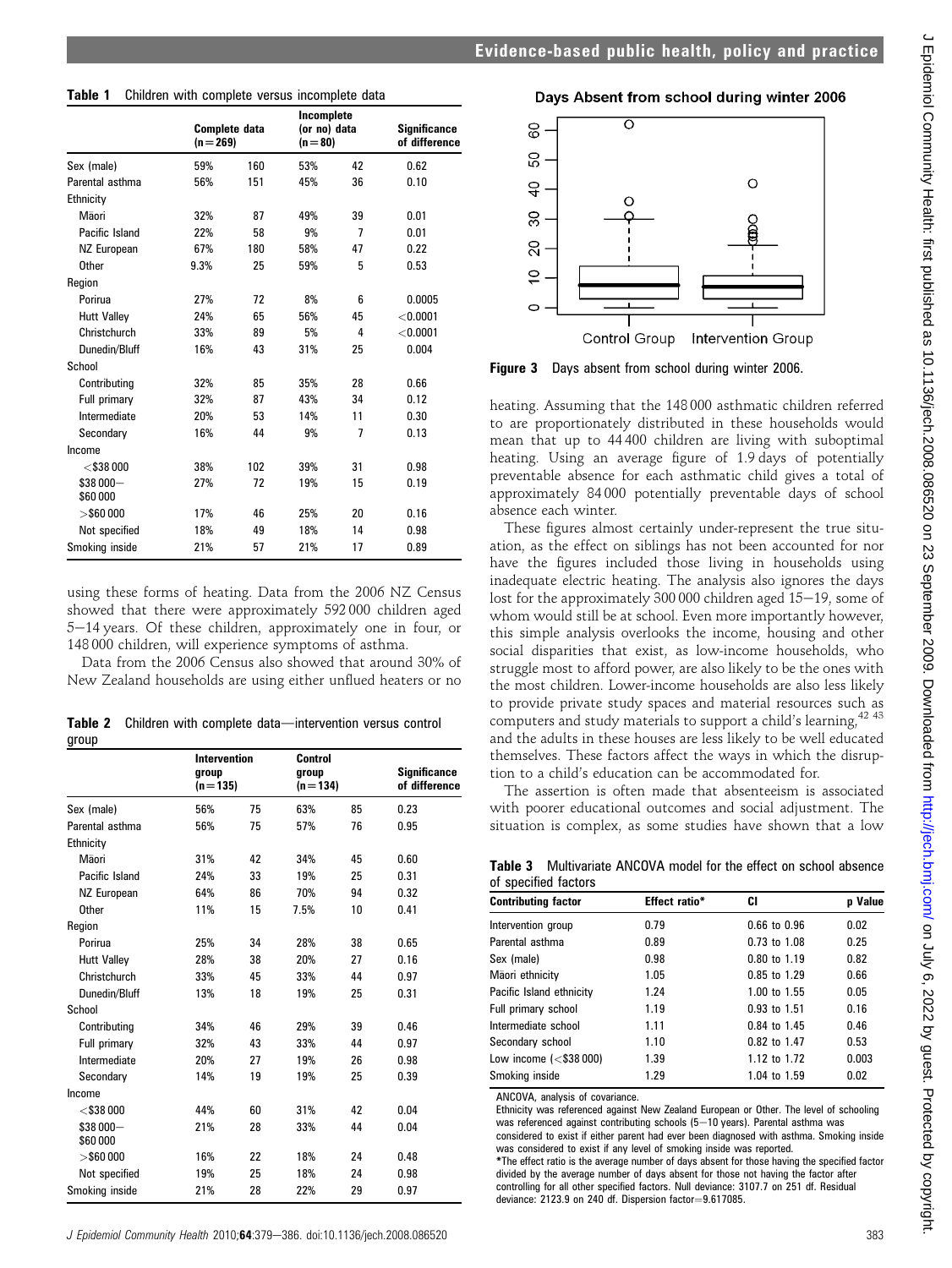#### Table 4 Multivariate ANCOVA model for siblings

| <b>Contributing factor</b> | <b>Effect ratio*</b> | CI               | <b>p</b> Value |
|----------------------------|----------------------|------------------|----------------|
| Intervention group         | 0.82                 | $0.65$ to $1.03$ | 0.02           |
| Asthma                     | 1.04                 | 0.82 to 1.31     | 0.74           |
| Parental asthma            | 0.89                 | $0.73$ to $1.08$ | 0.25           |
| Sex (male)                 | 0.84                 | 0.66 to 1.07     | 0.16           |
| Māori ethnicity            | 1.21                 | 0.94 to 1.57     | 0.14           |
| Pacific Island ethnicity   | 1.24                 | 1.00 to 1.55     | 0.76           |
| Full primary school        | 1.05                 | 0.78 to 1.41     | 0.88           |
| Intermediate school        | 1.21                 | 0.84 to 1.74     | 0.31           |
| Secondary school           | 1.35                 | $0.95$ to $1.93$ | 0.10           |
| Low income $(<$ \$38000)   | 1.08                 | 0.82 to 1.42     | 0.60           |
| Smoking inside             | 1.49                 | 1.13 to 1.96     | 0.006          |

ANCOVA, analysis of covariance.

We have controlled for asthma, since 54% of siblings did not have asthma. Ethnicity was referenced against New Zealand European or other. The level of schooling was referenced against contributing schools  $(5-10 \text{ years})$ . Parental asthma was considered to exist if either parent had ever been diagnosed with asthma. Smoking inside was considered to exist if any level of smoking inside was reported.

\*The effect ratio is the average number of days absent for those having the specified factor divided by the average number of days absent for those not having the factor after controlling for all other specified factors. Null deviance: 1881.7 on 172 df. Residual deviance:  $1241.7$  on  $160$  df. Dispersion factor=7.542391.

level of absenteeism does not cause any adverse effect on academic outcomes.<sup>3</sup> However, there is evidence that higher rates of absenteeism can have an adverse impact on achievement. New Zealand research on the participants of the Competent Learners study as they turned 16 revealed some interesting results. Students with good or very good attendance scored as well as students with excellent attendance in terms of the number of New Zealand Certificate of Educational Attainment Level 1 credits gained. In contrast, only 36% of students with fair attendance gained a comparable number of credits, and this dropped to  $1\%$  of students in the group with poor attendance.<sup>44</sup> These New Zealand results confirm findings from a recent US study where absenteeism was found to have a significant ( $p$ <0.001) inverse relationship with standardised test scores.<sup>45</sup>

Literature from both New Zealand and elsewhere demonstrates that attendance and achievement are interlinked, with low achievement itself a risk for poor attendance.<sup>44</sup> Unless the home environment is very supportive, or there are excellent school-based systems in place to ensure students can catch up on work missed during absences, there is a real risk that frequent absences can start a process of disengagement with schooling that is difficult to arrest.

Apart from the obvious effects on academic outcomes, disengagement from school has also been found to be a risk factor for poor mental health, $46$  smoking, antisocial behaviour, and drug related offences<sup>47</sup> and for early sexual initiation (before the age of 16) for both boys and girls in New Zealand. $48$ 

#### STUDY LIMITATIONS

Although this study had a robust experimental design, there were limitations in data collection. Compared to the population as a whole, our study had more low-income households and more Maori and Pacific Island households. Our study sample was geographically clustered, albeit in several different regions. Region was initially controlled for in the ANCOVA but was found to have no effect.

The absence data collected were also biased towards proportionately more complete data available from the Porirua and Christchurch regions. For children with complete data, more came from the lowest-income households in the intervention group than in the control group. The last factor was accounted for by controlling for income in the analysis.

A second limitation is that, although the effect of the intervention in reducing school absence for asthmatic children is clear, the mechanism by which this happens is not. We hypothesised that this effect is due to increased temperature and reduced indoor air pollution leading to reduced asthma symptoms, possibly through reduced illness; however, as outlined in figure 1, many possible alternative mechanisms exist. It is possible that any child who awakens in a cold home is more likely to stay in bed longer and miss school. Alternatively, a warmer house may lead to better family functioning and routines, and hence more support for the child's education. The fact that the asthmatic children's siblings (54% were non-asthmatic) also had an improvement in school absence suggests that whatever the mechanism are, at least some of them affect both asthmatic and non-asthmatic children. It is indeed possible that the greater benefit seen by the asthmatic children is due to their higher total number of days off and hence greater room for improvement.

Although this study has an important strength in terms of the quantity and quality of absence data collected, especially when compared to many other studies reporting on school absence as an outcome, $3$  it is a limitation that the reasons for absences were unknown. The validity of these data, in showing an effect because of the replacement heating, relies on the proportion of days absent for reasons unrelated to illness or housing conditions being similar in both the intervention and non-intervention groups. This necessitated the collection of a large quantity of data to allow the underlying trends to emerge.

#### **CONCLUSION**

Our study considerably strengthens the evidence that installing effective non-polluting home heating reduces school absences for children with asthma. This is an important finding given the significance of asthma as a contributing factor in school absence. The robustness of these conclusions was strengthened by the collection of a previous absence history for each child and the use of a control group. We also used independently verified data from school statutory records rather than relying on parentreported data.

#### What is already known on this subject

- ▶ Cold, damp homes increase respiratory illnesses, especially in children with asthma.
- Children with chronic illnesses, such as asthma, have more days off school.
- It was not known whether improving home heating reduced school absences.

#### What does this study add

- $\blacktriangleright$  Installing more effective heating in the homes of children with asthma raises the indoor temperature and lowers the indoor air pollution.
- $\blacktriangleright$  Installing more effective home heating reduces symptoms in children with asthma.
- $\blacktriangleright$  Children with asthma, living in warmer homes, have significantly fewer days off school due to their asthma.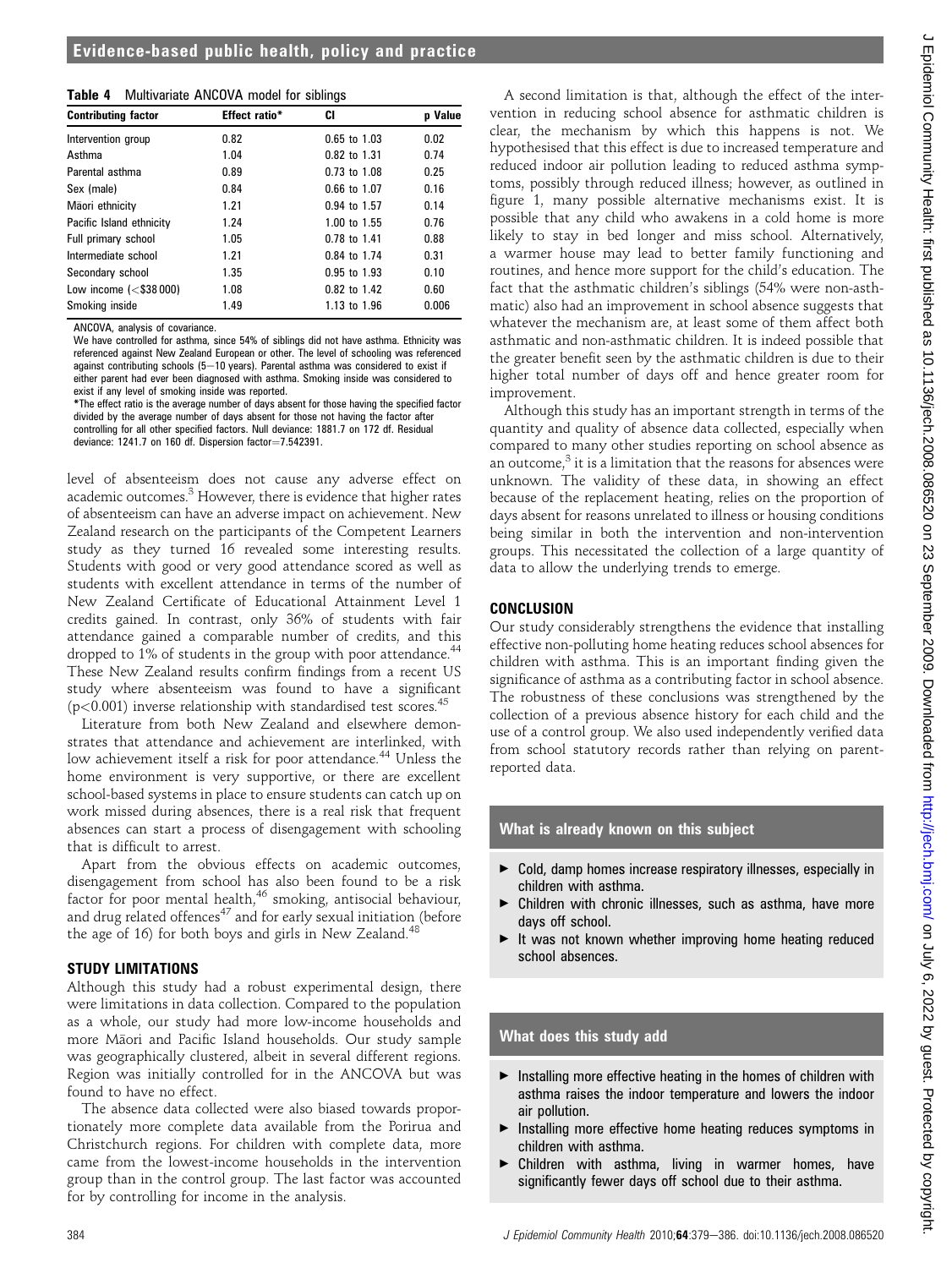## Policy implications

Installing effective heating in the homes of children with asthma is an important way of reducing their asthma symptoms and maintaining their school attendance.

Author footnote: \* Housing, Heating and Health Study Team P Howden-Chapman, N Pierse, S Nicholls, J Bennett, H Viggers, C Cunningham, R Phipps, M Boulic, P Fjällström, R Chapman, S Free, D Shields, B Lloyd, K Wickens, C Cunningham, A Woodward, M Baker, C Bullen, J Crane. S Nicholls, He Kainga Oranga/Housing and Health Research Programme, University of Otago, Wellington, PO 7343, Wellington South, New Zealand. J Gillespie-Bennett, He Kainga Oranga/Housing and Health Research Programme, University of Otago, Wellington, PO 7343, Wellington South, New Zealand. M Cunningham, BRANZ Ltd, Moonshine Rd, Porirua City, New Zealand. R Phipps, School of Engineering and Advanced Technology, Massey University, Private Bag 11 222, Palmerston North, New Zealand. M Boulic, School of Engineering and Advanced Technology, Massey University, Private Bag 11 222, Palmerston North, New Zealand. P Fjällström, School of Engineering and Advanced Technology, Massey University, Private Bag 11 222, Palmerston North, New Zealand. R Chapman, School of Geography, Environment and Earth Sciences, Victoria University of Wellington, New Zealand. B Lloyd, Energy Studies, Physics Department, University of Otago, Dunedin, New Zealand. K Wickens, Wellington Asthma Research Group, University of Otago, Wellington, PO 7343, Wellington South, New Zealand. D Shields, He Kainga Oranga/Housing and Health Research Programme, University of Otago, Wellington, PO 7343, Wellington South, New Zealand. M Baker, He Kainga Oranga/Housing and Health Research Programme, University of Otago, Wellington, PO 7343, Wellington South, New Zealand. C Cunningham, Research Centre for Maori Health & Development, Massey University, Wellington, New Zealand. A Woodward, School of Population Health, University of Auckland, New Zealand. C Bullen, School of Population Health, University of Auckland, New Zealand. J. Crane, He Kainga Oranga/Housing and Health Research Programme, University of Otago, Wellington, PO 7343, Wellington South, New Zealand.

Acknowledgements We are grateful to the many school teachers and administrators who assisted us with providing data for this study. Thanks also to the funders of the Housing, Heating and Health Study: the Health Research Council of New Zealand, Contact Energy, Ministry for the Environment, the Energy Efficiency and Conservation Authority, Hutt Valley District Health Board, Capital Coast District Health Board and the LPG Association.

Funding Health Research Council of New Zealand, Auckland; Contact Energy Limited, The Terrace, Wellington; Ministry for the Environment, Wellington; Energy Efficiency and Conservation Authority, Wellington; Hutt Valley District Health Board, High Street, Lower Hutt; Capital and Coast District Health Board, Wellington South; LPG Association of New Zealand, Wellington.

#### Competing interests None.

**Ethics approval** This study was conducted with the approval of the Multi-Region Ethics Committee (NZ).

Contributors SF: data collection from schools, processing of data, preparation of tables and diagrams, main authorship of paper; PHC: head of the study team, overview of study including background, contributing author; NP: biostatistician, overview of data collection procedure, statistical methods, analysis and interpretation of data; HV: assistance with data processing, diagrams, critiquing and contributing to article; Housing and Health Study Team: various roles to ensure the intervention took place as planned, critiquing and proof reading final versions of article.

Provenance and peer review Not commissioned; externally peer reviewed.

#### **REFERENCES**

- 1. Graham H. Unequal lives: health and socioeconomic inequalities. Maidenhead: Berkshire: Open University Press, 2007.
- 2. Ministry of Health. Reducing inequalities in health. Wellington: Ministry of Health, 2002.
- 3. Taras H, Potts-Datema W. Childhood asthma and student performance at school. J Sch Health 2005;75:296.
- 4. **Wang LY,** Zhong Y, Wheeler L. Direct and indirect costs of asthma in school -age children. Prev Chronic Dis 2005;75;8:296-312 serial online. http://www.cdc.gov/ pcd/issues/2005/jan/04\_0053.htm (accessed 28 Feb 2010).
- 5. **Moonie SA,** Sterling DA, Figgs L, et al. Asthma status and severity affects missed school days. J Sch Health  $2006:76:18-24$ .
- 6. **Millard MW,** Johnson PT, Hilton A, et al. Children with asthma miss more school fact or fiction. *Chest* 2009;135:303-6.
- 7. Clark NM, Brown B, Joseph CLM, et al. Effects of a comprehensive school-based asthma program on symptoms, parent management, grades and absenteeism. Chest 2004:125:1674-9.
- 8. Wood PR, Hidalgo HA, Prihoda TJ, et al. Hispanic children with asthma: morbidity. Pediatrics  $1993 \cdot 91 \cdot 62 - 9$ .
- 9. **Bauman L,** Wright E, Leickly FE, et al. Relationship of adherence to pediatric asthma morbidity among inner-city children. Pediatrics 2002;110:e1-7
- 10. **Gartland HJ,** Day HD. Family predictors of the incidence of children's asthma symptoms: expressed emotion, medication, parent contact, and life events. J Clin  $Ps$ ychol 1999; 55:573-84.
- 11. The role of housing age and socio-economic status in New Zealand excess winter hospitalisation patterns. 5th Housing and Health Conference; 2007; University of Warwick, Coventry.
- 12. **Baker M,** Keall M, Au EL, et al. Home is where the heart is-most of the time. N  $Z$ Med J 2007:120:U2769.
- 13. Richardson G, Eick S, Jones R. How is the indoor environment related to asthma?: literature review. J Adv Nurs 2005: $52:328-39$ .
- 14. Arlian LG. Water balance and humidity requirements of house dust mites. Exp Appl Acarol 1992;16:15-35.
- 15. **Dharmage S,** Bailey M, Raven J, et al. Mouldy houses influence symptoms of asthma among atopic individuals. Clin Exp Allergy 2002;32:714-20.
- 16. Strachan DP. The role of environmental factors in asthma. Br Med Bull  $2000;$ 56:865-82.
- 17. Burr ML, Matthews IP, Arthur RA, et al. Effects on patients with asthma of eradicating visible indoor mould: a randomised controlled trial. Thorax 2007;62:767-72
- 18. Kercsmar CM, Dearborn DG, Schlucter M, et al. Reduction in asthma morbidity in children as a result of home remediation aimed at moisture sources. Environ Health Perspect 2006;114:1574-80.
- 19. Krieger JW, Takaro TK, Song L, et al. The Seattle-King County Healthy Homes Project: a randomized, controlled trial of a community health worker intervention to decrease exposure to indoor asthma triggers. Am J Public Health 2005;95:652-9.
- 20. **NAS.** Clearing the air: asthma and indoor air exposures. Washington, DC: National Academy of Sciences Institute of Medicine, 2000.
- 21. **Sporik R.** Chapman MD, Platts-Mill TAE. House dust mite exposure as a cause of asthma. Clin Exp Allergy 1992;22:897-906.
- 22. Somerville M, Mackenzie I, Owen P, et al. Housing and health: does installing heating in their homes improve the health of children with asthma? Public Health  $2000 \cdot 114 \cdot 434 - 9$
- 23. Diette GB, Markson L, Skinner EA, et al. Nocturnal asthma in children affects school attendance, school performance, and parents' work attendance. Arch Pediatr Adolesc Med 2000:154:923.
- 24. Howden-Chapman P, Matheson A, Viggers H, et al. Retrofitting houses with insulation to reduce health inequalities: results of a clustered, randomised trial in a community setting. Br Med  $\dot{J}$  2007; 334:460-4.
- 25. Energy Use in New Zealand Households-Year 7 HEEP Report. Porirua: Building Research institute of New Zealand (BRANZ), 2003.
- 26. Howden-Chapman P, Viggers H, Chapman R, et al. Warm homes: drivers of the demand for heating in the residential sector in New Zealand. Energy Policy  $37:9:3387 - 99.$
- 27. Davie GS, Baker MG, Hales S, et al. Trends and determinants of excess winter mortality in New Zealand: 1980 to 2000. BMC Public Health 2007;7:263
- 28. Telfar-Barnard L, Baker M, Hales S, et al. The role of housing type and socioeconomic status in New Zealand excess winter hospitalisation patterns In: Ormandy D, ed. Fifth Warwick Healthy Housing Conference. Warwick, United Kingdom: University of Warwick, 2008.
- 29. Harrington BE, Heyman B, Merleau-Ponty N, et al. Keeping warm and staying well: findings from the qualitative arm of the Warm Homes Project. Health Soc Care Community 2005;13:259-67.
- 30. **Clinton J**, Mahoney F, Irvine R, et al. The Healthy Housing Programme: Report of the Outcomes Evaluation (Year Two). Wellington: Housing New Zealand Corporation, 2006.
- 31. Pilotto LS, Nitschke M, Smith BJ, et al. Randomized controlled trial of unflued gas heater replacement on respiratory health of asthmatic schoolchildren. Int J Epidemiol 2004;33:208-14.
- 32. Folinsbee LJ. Does nitrogen dioxide exposure increase airways responsiveness? Toxicol Ind Health 1992;8:273-83.
- 33. Hasselblad VV. Synthesis of environmental evidence: nitrogen dioxide epidemiology studies. Air Waste 1992;42:662-71.
- 34. **Telford M,** Caygill R. PISA 2006: how ready are our 15-year-olds for tomorrow's world? Wellington: Ministry of Education, 2007.
- 35. Ng L. Attendance, absence and truancy in New Zealand schools in 2006. Wellington: Research Division, Ministry of Education, 2007.
- 36. Attendance absence and truancy in New Zealand schools in 2004. Wellington: Research Division, Ministry of Education, 2005.
- 37. Malcolm H, Thorpe G, Lowden K. Understanding truancy: links between attendance, truancy and performance. The Scottish Council for Research in Education  $1996:1 - 57$
- 38. Gilliland FD, Berhane K, Rappaport EB, et al. The effects of ambient air pollution on school absenteeism due to respiratory illnesses. Epidemiology 2001;12:43-54.
- 39. Reid K. The causes view and traits of school absenteeism and truancy: an analytical review. Research in Education 2005;74:59-82.